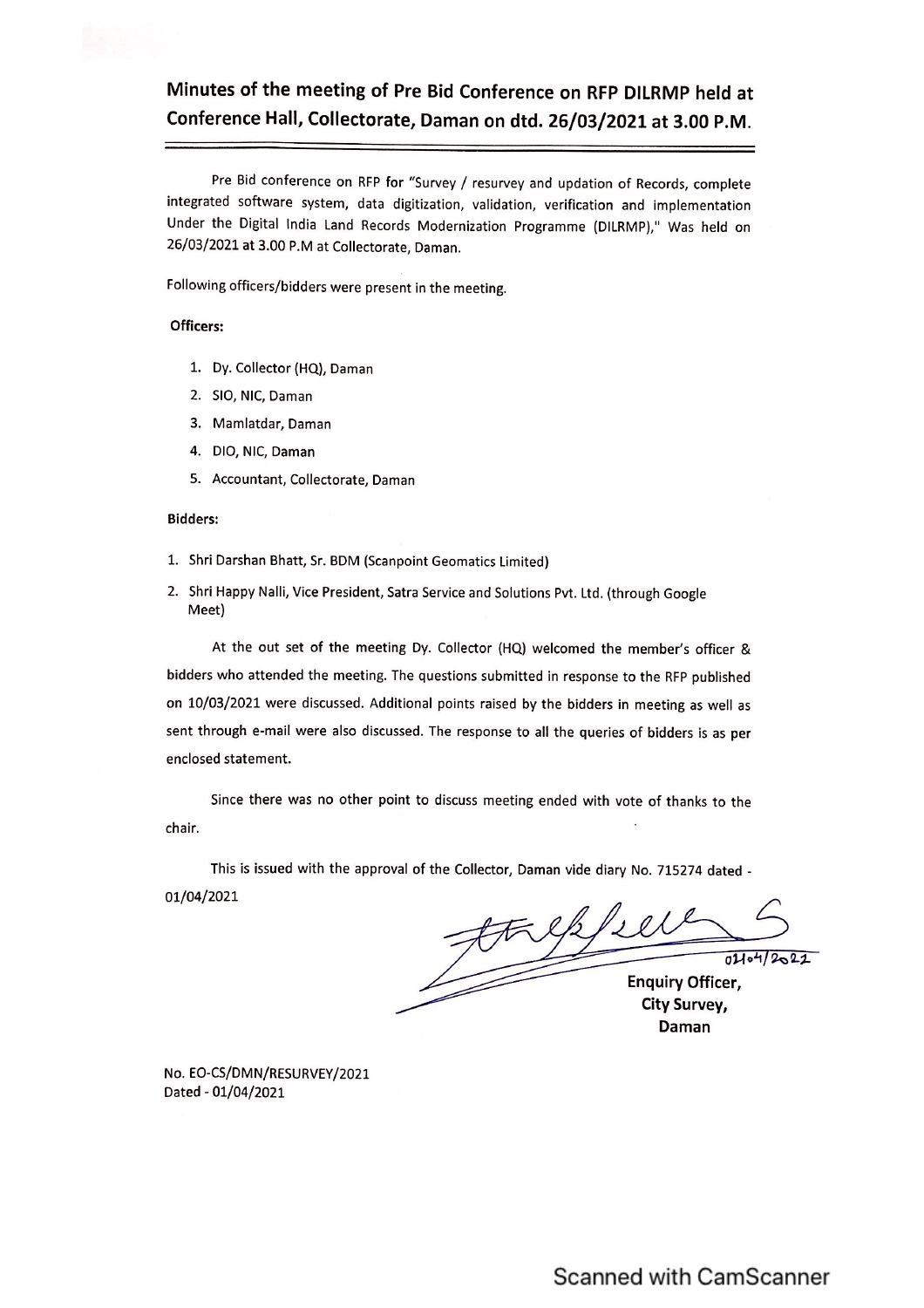## **GIS Consortium India Private Limited**

| S.<br>No.               | <b>Bidding Document</b><br><b>Reference(s) (section</b><br>number/page) | <b>Content of RFP requiring</b><br><b>Clarification</b>                                                                                                                                                                                                                                                                                             | <b>Points of clarification Required</b>                                                                                                                                                                                                                                                                                                                                                                                                                                                                                                                                                                                                                                                                                                                                                                                                                                                                                                                 | <b>Clarification</b> |
|-------------------------|-------------------------------------------------------------------------|-----------------------------------------------------------------------------------------------------------------------------------------------------------------------------------------------------------------------------------------------------------------------------------------------------------------------------------------------------|---------------------------------------------------------------------------------------------------------------------------------------------------------------------------------------------------------------------------------------------------------------------------------------------------------------------------------------------------------------------------------------------------------------------------------------------------------------------------------------------------------------------------------------------------------------------------------------------------------------------------------------------------------------------------------------------------------------------------------------------------------------------------------------------------------------------------------------------------------------------------------------------------------------------------------------------------------|----------------------|
| $\mathbf{1}$            | <b>COST OF RFP</b><br>DOCUMENTS, Page<br>No.: 3                         | The cost of the RFP document of Rs 10000/- (Rupees<br>Ten Thousand only) will be in the form of a DD<br>drawn on a nationalized/ commercial bank in favour<br>of "The Enquiry Officer, City Survey, Daman,"<br>payable at Daman.                                                                                                                    | As per Public Procurement Policy for Micro and Small Enterprises<br>(MSEs) Order, 2012 Tender sets should kept free of cost for MSME'S.<br>Hence, We request Department of Land Survey and Settlement,<br>Daman to kindly exempt us from payment of tender fee.                                                                                                                                                                                                                                                                                                                                                                                                                                                                                                                                                                                                                                                                                         | As per RFP Document  |
| $\overline{2}$          | <b>BID SECURITY /</b><br><b>EARNEST MONEY</b><br>DEPOSIT, Page No.: 42  | The bidders shall submit, along with their Bids, a Bid<br>Security of Rs. 5.00 Lacs (Rupees Five Lakh only) in<br>the form of a Demand Draft/ Bank Guarantee issued<br>by a nationalized/ scheduled commercial bank in<br>favor of " The Enquiry Officer, City Survey, Daman"<br>payable at Daman, UT of Dadra and Nagar Haveli and<br>Daman & Diu. | As per Office Memorandum No. F. 9/4/2020-PPD Dated 12.11.2020<br>issued by Ministry of Finance, Government of India, under Rule 170 of<br>General Financial Rules, 2017, Micro and Small Enterprises (MSEs) are<br>exempted from submission of EMD/Bid Security and in lieu thereof,<br>Departments may ask bidders to sign "Bid Security Declaration"<br>accepting that if they withdraw or modify their bids during period of<br>validity etc., they will be suspended for the time specified in the Tender<br>documents. It is also mentioned that no provisions regarding EMD/Bid<br>Security should be kept in the Bid Documents in future. These<br>instructions will be applicable for all the Tenders issued till 31.12.2021.<br>We would, therefore request you to please delete/amend the EMD/Bid<br>Security provision as mentioned in the Tender documents and exempt<br>us from submission of the EMD/Bid Security against the Tender/RFP. | As per RFP Document  |
| $\overline{\mathbf{3}}$ | PERFORMANCE<br><b>GUARANTEE, Page</b><br>No.: 48                        | The Performance Guarantee (PG) will be for an<br>amount of 5% of the contract value                                                                                                                                                                                                                                                                 | The Ministry of Finance, under Rule 171 of General Financial Rules,<br>2017, also directed that all kinds of procurements viz. Goods,<br>Consultancy, Works, Non-consulting Services etc. shall have reduced<br>Performance Security Deposit requirements i.e., from existing 5% to<br>10% of the Contract / Agreement / WO value to 3 % of the Contract /<br>Agreement / WO value for all the Tenders/ Contracts issued/concluded<br>till 31.12.2021. Further, it is mentioned that all such contracts where<br>Performance Security Deposit has been reduced to 3% of the Contract<br>value shall continue for the entire duration of the contract and there<br>should be no subsequent increase of Performance Security Deposit<br>even beyond 31.12.2021.                                                                                                                                                                                           | As per RFP Document  |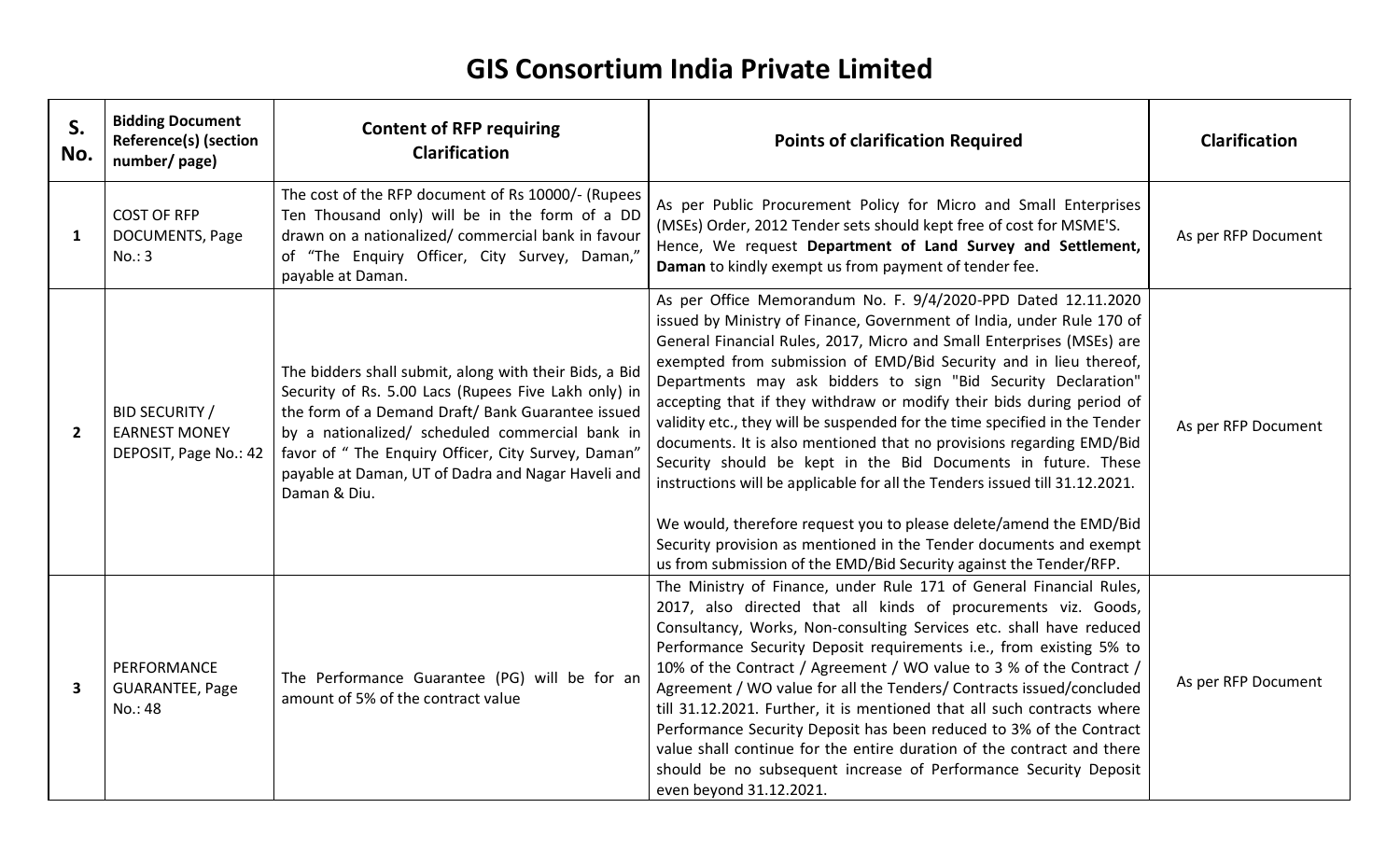| 4 | <b>EVALUATION OF PRE-</b><br><b>QUALIFICATION BIDS,</b><br>Page No.: 44<br>Sl. No.: c | The prime bidder should have executed in the last 5<br>years a minimum of 2 projects of Rs. 50 Lakhs each.                                                                                                                                                                    | We request Department of Land Survey and Settlement, Daman to<br>modify the clause as :<br>The prime bidder should have executed / ongoing in the last 5 years a<br>minimum of 2 projects of Rs. 50 Lakhs each.<br>Please specify the project specification to be considered in the criteria.                                                                                                                                                                                                                                                   | As per RFP Document                                                                                                                                                                                                                                                         |
|---|---------------------------------------------------------------------------------------|-------------------------------------------------------------------------------------------------------------------------------------------------------------------------------------------------------------------------------------------------------------------------------|-------------------------------------------------------------------------------------------------------------------------------------------------------------------------------------------------------------------------------------------------------------------------------------------------------------------------------------------------------------------------------------------------------------------------------------------------------------------------------------------------------------------------------------------------|-----------------------------------------------------------------------------------------------------------------------------------------------------------------------------------------------------------------------------------------------------------------------------|
| 5 | <b>EVALUATION OF PRE-</b><br><b>QUALIFICATION BIDS,</b><br>Page No.: 44<br>Sl. No.: f | The bidder, including all the partners of the<br>consortium should have sufficient experience in<br>Ground Survey (preferably Cadastral Survey)<br>evidenced by the certificates issued by the<br>competent authority of the<br>concerned UT<br>Administration organizations. | It is not necessary for bidders to have projects only with UT<br>Administration organizations.<br>We have similar experience for other state government organizations.<br>We request Department of Land Survey and Settlement, Daman to<br>modify the clause as :<br>The bidder, including all the partners of the consortium should have<br>sufficient experience in Ground Survey (preferably Cadastral Survey)<br>evidenced by the certificates issued by the competent authority of the<br>concerned UT/State Administration organizations. | The Prime bidder should<br>have sufficient experience<br>Ground<br>Survey<br>in.<br>(preferably<br>Cadastral<br>Survey) evidenced by the<br>certificates issued by the<br>competent authority of the<br>concerned UT/ Central/<br>Administration<br>State<br>organizations. |
| 6 | Annexure II. Technical<br>Evaluation Criteria,<br>Page No.: 71                        |                                                                                                                                                                                                                                                                               | Sir, all the parameters in the technical evaluation criteria is mentioned<br>but marking criteria is not clear.<br>For example:<br>Turnover from ETS/GPS Survey: 6 Marks, but how much turnover is<br>required to obtain full mark. This needs to be clarified for each<br>parameter.<br>We request Department of Land Survey and Settlement, Daman to<br>bring more clarity on evaluation criteria.                                                                                                                                            | Maximum value of average<br>annual<br>turnover<br>in<br>comparison to prescribed<br>minimum average annual<br>value in RFP<br>turnover<br>document                                                                                                                          |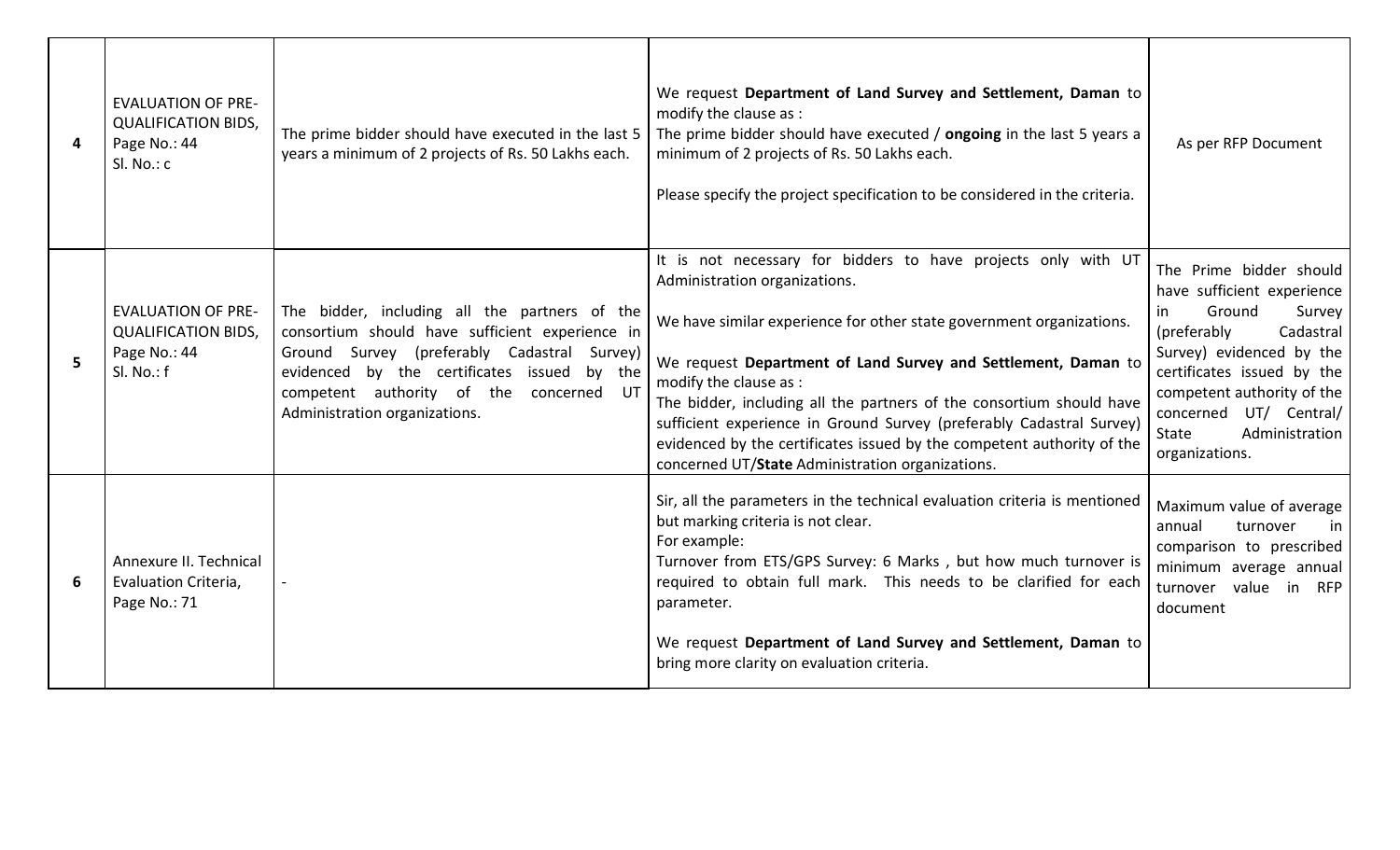|           | <b>GeoVista Technologies Private Limited</b>                           |                                                                                                                                                                                                                                                                                                                                                     |                                                                                                                                                                                                                                                                                                                                                      |                                                                                                                                                                                                                                                       |
|-----------|------------------------------------------------------------------------|-----------------------------------------------------------------------------------------------------------------------------------------------------------------------------------------------------------------------------------------------------------------------------------------------------------------------------------------------------|------------------------------------------------------------------------------------------------------------------------------------------------------------------------------------------------------------------------------------------------------------------------------------------------------------------------------------------------------|-------------------------------------------------------------------------------------------------------------------------------------------------------------------------------------------------------------------------------------------------------|
| S.<br>No. | <b>Bidding Document</b><br>Reference(s)<br>(section number/<br>page)   | <b>Content of RFP requiring</b><br><b>Clarification</b>                                                                                                                                                                                                                                                                                             | <b>Points of clarification</b><br><b>Required</b>                                                                                                                                                                                                                                                                                                    | <b>Clarification</b>                                                                                                                                                                                                                                  |
| 7         | <b>COST OF RFP</b><br>DOCUMENTS, Page<br>No. 3                         | The cost of the RFP document of Rs 10000/- (Rupees<br><b>Ten</b><br>Thousand only) will be in the form of a DD drawn on<br>a nationalized/ commercial bank in favour of "The<br>Enquiry Officer, City Survey, Daman," payable at<br>Daman                                                                                                           | As per Ministry of Micro Small & Medium Enterprises, New<br>Delhi vide Gazette Notification dated 23.03.2012 MSME/ NSIC<br>registered companies are exempted from purchasing Tender<br>document and submission of EMD.<br>We request you to consider above give relaxation to MSMEs<br>from purchasing Tender Document.                              | As per RFP Document                                                                                                                                                                                                                                   |
| -8        | <b>BID SECURITY/</b><br><b>EARNEST MONEY</b><br>DEPOSIT, Page No. 42   | The bidders shall submit, along with their Bids, a Bid<br>Security of Rs. 5.00 Lacs (Rupees Five Lakh only) in<br>the form of a Demand Draft/ Bank Guarantee issued<br>by a nationalized/ scheduled commercial bank in<br>favor of " The Enquiry Officer, City Survey, Daman"<br>payable at Daman, UT of Dadra and Nagar Haveli and<br>Daman & Diu. | As per Govt of India Office Memorandum No. F/9/4/2020-PPD<br>dated 12th Nov 2020, no provisions regarding Bid Security<br>should be kept in the Bid documents in future and only<br>provision for Bid Security Declaration should be kept in the Bid As per RFP Document<br>Documents.<br>We request you to review and revise the Tender conditions. |                                                                                                                                                                                                                                                       |
| 9         | <b>EVALUATION OF PRE-</b><br><b>QUALIFICATION BIDS,</b><br>Page No. 44 | f. The bidder, including all the partners of the<br>consortium should have sufficient experience in<br>Ground Survey (preferably Cadastral Survey)<br>evidenced by the certificates issued by the<br>competent authority of the<br>concerned<br>UT<br>Administration organizations.                                                                 | We request you to consider experience in States also apart<br>from UT Administration                                                                                                                                                                                                                                                                 | The Prime bidder should have<br>sufficient experience in Ground<br>Survey (preferably Cadastral Survey)<br>evidenced by the certificates issued<br>by the competent authority of the<br>concerned UT/ Central/ State<br>Administration organizations. |
| 10        | PERFORMANCE<br><b>GUARANTEE, Page</b><br>NO. 48                        | performance<br>Amount<br>οf<br>Guarantee would be at the rate of 5% of the<br>estimated contract value.                                                                                                                                                                                                                                             | As per Govt of India Office Memorandum No. F/9/4/2020-PPD<br>dated 12th Nov 2020, Performance Security reduced from 5-<br>10% to 3% of the value of contract.<br>We request you to revise Performance Security clause suitably                                                                                                                       | As per RFP Document                                                                                                                                                                                                                                   |
| 11        | <b>BID SUBMISSION,</b><br>Page NO. 54 and 55                           | In addition to the online submission, bid documents<br>(prequalification and technical proposals) are to be<br>submitted before the bid opening as mentioned in<br>the document.                                                                                                                                                                    | We request you to confirm number of hardcopies of Pre-<br>Qualification and Technical Proposal need to be submitted.                                                                                                                                                                                                                                 | As specified in RFP document,<br>hardcopies of Qualification and<br>Technical Proposal needs<br>to be<br>submitted in 2 copies in separate<br>sealed covers)                                                                                          |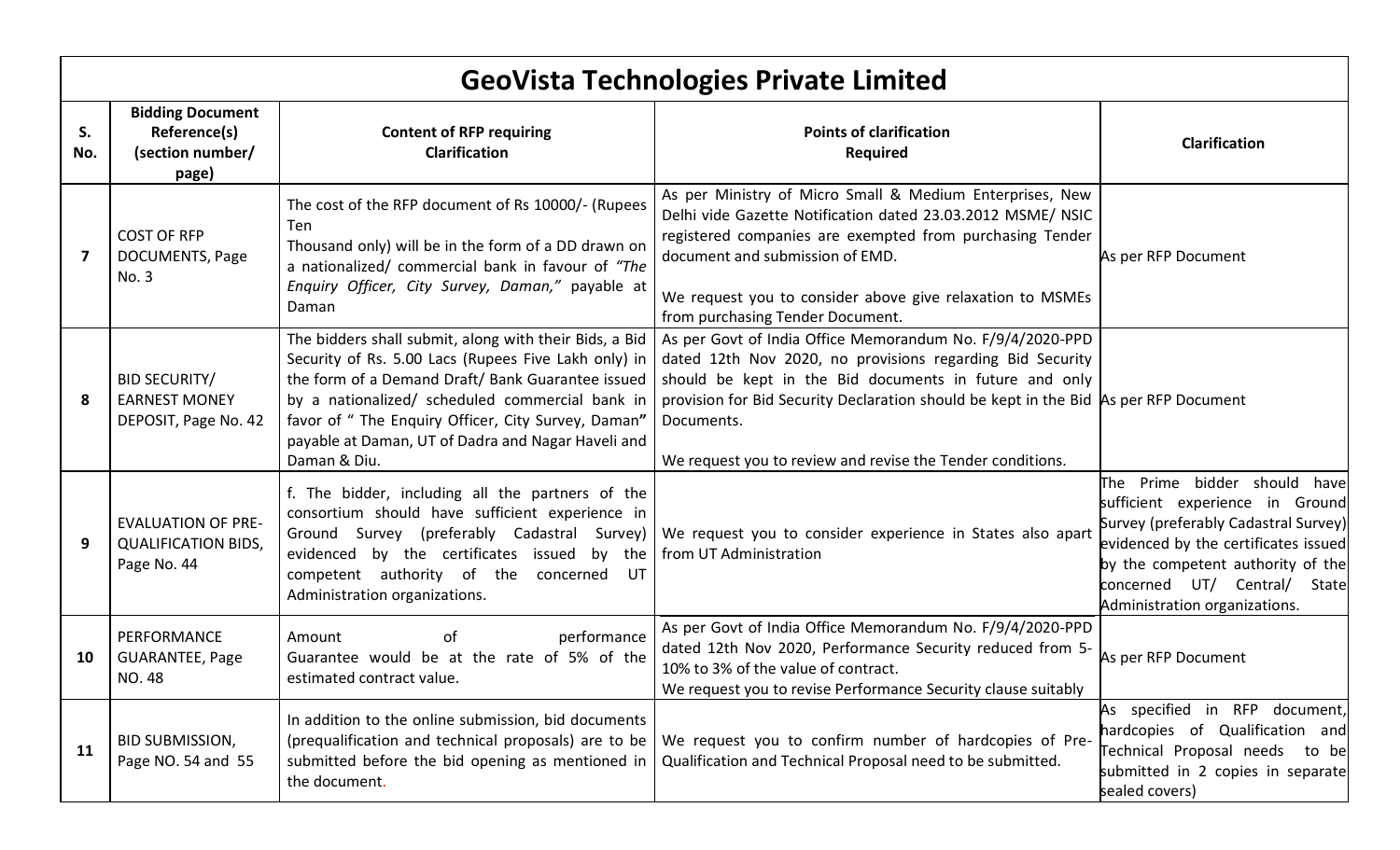| 12 | <b>BID SUBMISSION,</b><br>Page NO. 54 and 55                        | Price Bid                                                                                                                                                                                                                  | We understand that, Price/Financial Bid needs to be submitted Price /Financial Bid to be submitted<br>online only. Please confirm                  | online only                                                                                                                                                                                                                                                                                                                                                                                                                                                                        |
|----|---------------------------------------------------------------------|----------------------------------------------------------------------------------------------------------------------------------------------------------------------------------------------------------------------------|----------------------------------------------------------------------------------------------------------------------------------------------------|------------------------------------------------------------------------------------------------------------------------------------------------------------------------------------------------------------------------------------------------------------------------------------------------------------------------------------------------------------------------------------------------------------------------------------------------------------------------------------|
| 13 | <b>TECHNICAL</b><br>PRESENTATION, Page<br>No. 45-46                 | The presentation will be marked out of 100 marks.<br>The weightage for the presentation will be 50% of<br>the marks in the technical evaluation $-$ remaining<br>50% will be for the technical bid documents<br>submitted. | We request you to allocate 20% or 30% weightage to<br>Presentation and 70% or 80% for Technical Bid documents                                      | As specified in RFP document                                                                                                                                                                                                                                                                                                                                                                                                                                                       |
| 14 | Annexure II. Technical<br>Evaluation Criteria,<br>Page No. 71       | TECHNICAL SCORING AND QUALIFICATION                                                                                                                                                                                        | We request you to provide us the breakup of marks allocation As specified in RFP document at<br>for Technical Proposal and Technical Presentation. | page No.45 and at page No.71.                                                                                                                                                                                                                                                                                                                                                                                                                                                      |
| 15 | 14. APPROACH TO<br><b>SURVEY</b>                                    | Obtain the village map and all the KJPs (Kami Jasti<br>Patraks)/<br>Durusti<br>Patrak<br>from<br>survey<br>office.                                                                                                         | Please share the sample village map, parcel record and other<br>textual record for estimation of work                                              | Attached herewith                                                                                                                                                                                                                                                                                                                                                                                                                                                                  |
| 16 | <b>RESPONSIBILITES OF</b><br><b>AGENCY</b>                          | The following are the roles and responsibilities of the<br>Implementing agency include:                                                                                                                                    | Is Monumentation of GCPs part of scope of work of bidder?<br>Please clarify                                                                        | Yes                                                                                                                                                                                                                                                                                                                                                                                                                                                                                |
| 17 | Annexure I: Ground<br>Control Network &<br>Monumentation            |                                                                                                                                                                                                                            | Do we need to install Monumentation stones at the GCPs?. If and 0.3m above ground. 4 steel bars of<br>yes, please let us know specifications       | Yes<br>Embed a large stone engraved with<br>Circle and Dot, in the ground firmly.<br>Construct the main cement concrete<br>pillar of dimension 1m×1m×1m such<br>that it is 0.7m below the ground level<br>5mm dia and 60 cm length should be<br>embedded in the pillar such that 40 cm<br>of their length is in the concrete. Tie<br>bars of 5mm dia are to be used to tie<br>the four bars. A circle and dot is to be<br>marked on the pillar vertically above<br>the lower mark. |
| 18 | Annexure I: Ground<br><b>Control Network &amp;</b><br>Monumentation |                                                                                                                                                                                                                            | Do we need to plant stones for village boundaries?                                                                                                 | Yes                                                                                                                                                                                                                                                                                                                                                                                                                                                                                |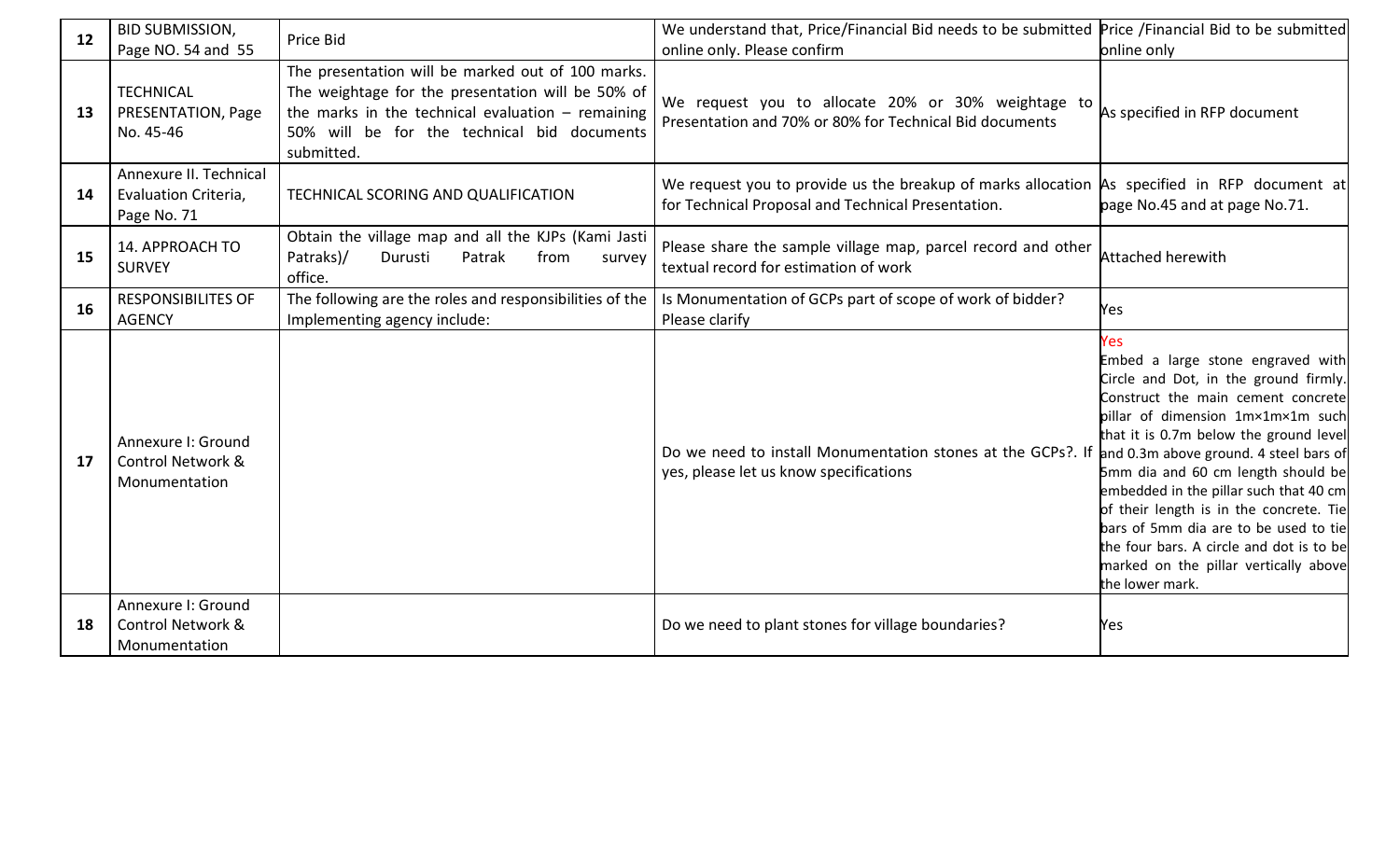|         | <b>Scanpoint Geomatics Ltd</b>                                      |                                                                                                                                                                                                                                                                                        |                                                                                                                                                                                                                                                                                                                                                                                                                                                                                                                                                                                                                                                                                                                                                                                                                                                                                                                                                                                                                                                            |                                                                           |  |  |
|---------|---------------------------------------------------------------------|----------------------------------------------------------------------------------------------------------------------------------------------------------------------------------------------------------------------------------------------------------------------------------------|------------------------------------------------------------------------------------------------------------------------------------------------------------------------------------------------------------------------------------------------------------------------------------------------------------------------------------------------------------------------------------------------------------------------------------------------------------------------------------------------------------------------------------------------------------------------------------------------------------------------------------------------------------------------------------------------------------------------------------------------------------------------------------------------------------------------------------------------------------------------------------------------------------------------------------------------------------------------------------------------------------------------------------------------------------|---------------------------------------------------------------------------|--|--|
| SL. No. | <b>Bidding Document</b><br>Reference(s)<br>(section<br>number/page) | <b>Content of RFP requiring</b><br><b>Clarification</b>                                                                                                                                                                                                                                | <b>Points of clarification</b><br><b>Required</b>                                                                                                                                                                                                                                                                                                                                                                                                                                                                                                                                                                                                                                                                                                                                                                                                                                                                                                                                                                                                          | <b>Clarification</b>                                                      |  |  |
| 19      | <b>16. DELIVERABLES</b><br>Page no. 23                              | The use of Open standards is mandatory for<br>data sharing and inter-operability among<br>different systems (Use of Open Source<br>Software is must as a deliverable)                                                                                                                  | We may urge dep't to go for COTS based GIS and Remotes sensing<br>platform for Real time processing and analysis of huge voluminous data<br>.The scope is also includes secure LIS solution having high level<br>integration, updates and maintenance of GIS software. So taking the<br>stock of above requirement we request to consider COTS only. COTS<br>products provide scalable and secure architecture which will ensure<br>the data security and consistent performance. COTS Products provides<br>numerous functions and extensions that are available out of the box<br>unlike Open Source platforms<br>Further, Bidders are encouraged to include Micro, Small and Medium<br>Enterprises (MSMEs) in the delivery of the project. Bidders have to<br>arrange and supply all components and services from Indian companies<br>only. In this regard, order of Department of Promotion of Industry and<br>Internal Trade, of Ministry of Commerce and Industry (order no.<br>P45021/2/2017-PP(BE-II)) dated 04 the June, 2020 shall be applicable. | As per RFP Document                                                       |  |  |
| 20      | <b>PRE SURVEY</b><br><b>ACTIVITIES:</b><br>Page no. 19              | The base map should prepare for the re-<br>survey purpose which shall be an integrated<br>map of existing parcels over-layer with high<br>resolution satellite imagery provided by<br>(NRSC). The agency will prepare grid wise<br>base map of each village to schedule the<br>survey. | 1) As per the requirement specifies in RFP, it is the bidder have<br>freedom to select any satellite to meet the project requirement. Please<br>confirmed.<br>2) Further please provide information on regards to procurement of<br>satellite image. Who is going to procure the image for the project. As it<br>is very important for techno-commercial estimation.<br>3) Can we use archive image (upto 3 years old) or latest image as per<br>availabilities with NRSC. please clarify it.                                                                                                                                                                                                                                                                                                                                                                                                                                                                                                                                                              | <b>The</b><br>Department<br>will<br>procure satellite image from<br>NRSC. |  |  |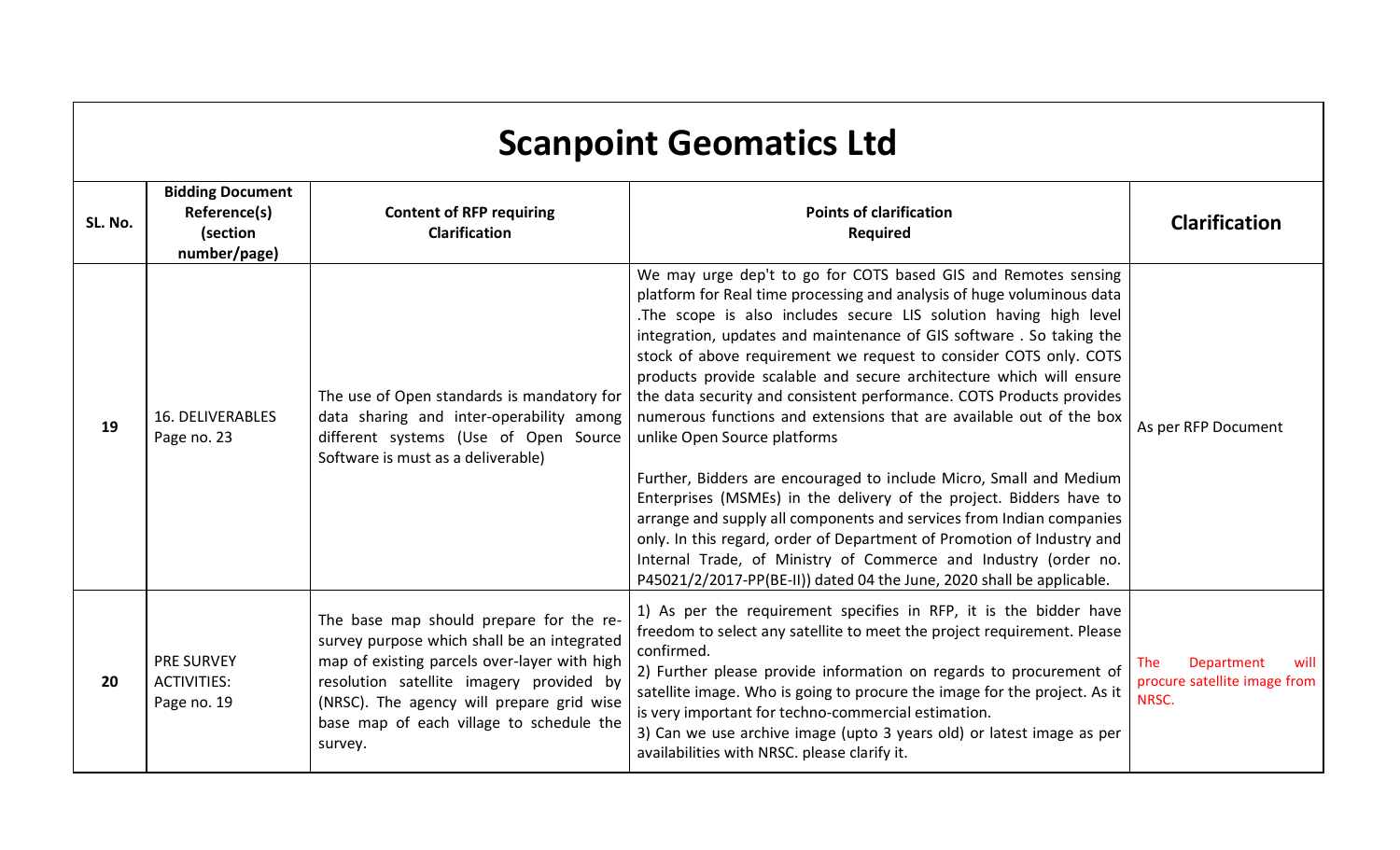| 21 | <b>PRE SURVEY</b><br><b>ACTIVITIES:</b><br>Page no. 19                                                      | The agency will prepare grid wise base map<br>of each village to schedule the survey.                                                                      | As per RFP requirement, primary/secondary/tertiary to auxiliary<br>Control point needs to be marked. So, we request you to specify the<br>grid size of all control points categories.                                                                                                                                                                                                                                                                                                                                                                    | Being small Districts and<br>having 72 Sq. Kms area of<br>Daman District and 40 Sq.<br>Kms area of Diu District<br>Grid size may be as under<br>for:<br>1. Primary<br>Point-4<br>Km<br>2. Secondary Point-1<br>Km<br>3. Tertiary<br>Point-<br>200 <sub>m</sub><br>4. Auxiliary Point-100<br>m                |
|----|-------------------------------------------------------------------------------------------------------------|------------------------------------------------------------------------------------------------------------------------------------------------------------|----------------------------------------------------------------------------------------------------------------------------------------------------------------------------------------------------------------------------------------------------------------------------------------------------------------------------------------------------------------------------------------------------------------------------------------------------------------------------------------------------------------------------------------------------------|--------------------------------------------------------------------------------------------------------------------------------------------------------------------------------------------------------------------------------------------------------------------------------------------------------------|
| 22 | Annexure V: Layer<br>Details of Digital Map<br>Page no. 35                                                  | LAYER DETAILS OF DIGITAL MAP<br>1 Cadastral Details<br>2 Residential & Commercial<br>3 Medical & Health<br>4 Community Features<br>5 Communication Systems | 1) As per project requirement which specify to DILRMP mission, please<br>clarify that all layers type that mentioned in RFP page no 35-39 are<br>actually required as separate GIS layers. As some of the layers like<br>commercial/medical/health/communication system etc. are basically<br>used for city level planning purpose only. its going to increase the total<br>cost of project unnecessary. Please clarify in this regards.<br>2) if above layers needs to be generated then please provide<br>information on regards to scale of map also. | 1.<br>like<br>Layer<br>commercial/medical/heal<br>th/<br>communication<br>system etc. is require for<br>Rural and Urban both<br>area.<br>2. Scale of Map is as<br>under:<br>i. Village Map $-1:5000$<br>ii. Cadastral Map- 1: 1000<br>iii. City area/ Urban Map -<br>1:500<br>iv. Gauthan Area Map-<br>1:500 |
| 23 | 12. Activity chart I of<br><b>Transaction Land</b><br>Survey and<br>Settlement<br>Department<br>Page no. 17 | Mamlatdar<br><b>Mutation of Revenue Records</b>                                                                                                            | 1) Please provide the detail workflow of the mutation process that the<br>department needs.<br>2) Is the mutation process will be based on Desktop or Enterprise,<br>Please confirmed because it is important for commercial estimation for<br>the project.                                                                                                                                                                                                                                                                                              | Mutation process is being<br>handled by our in house<br>software. Data required<br>for Map updation will be<br>delivered<br>using<br>web<br>service.                                                                                                                                                         |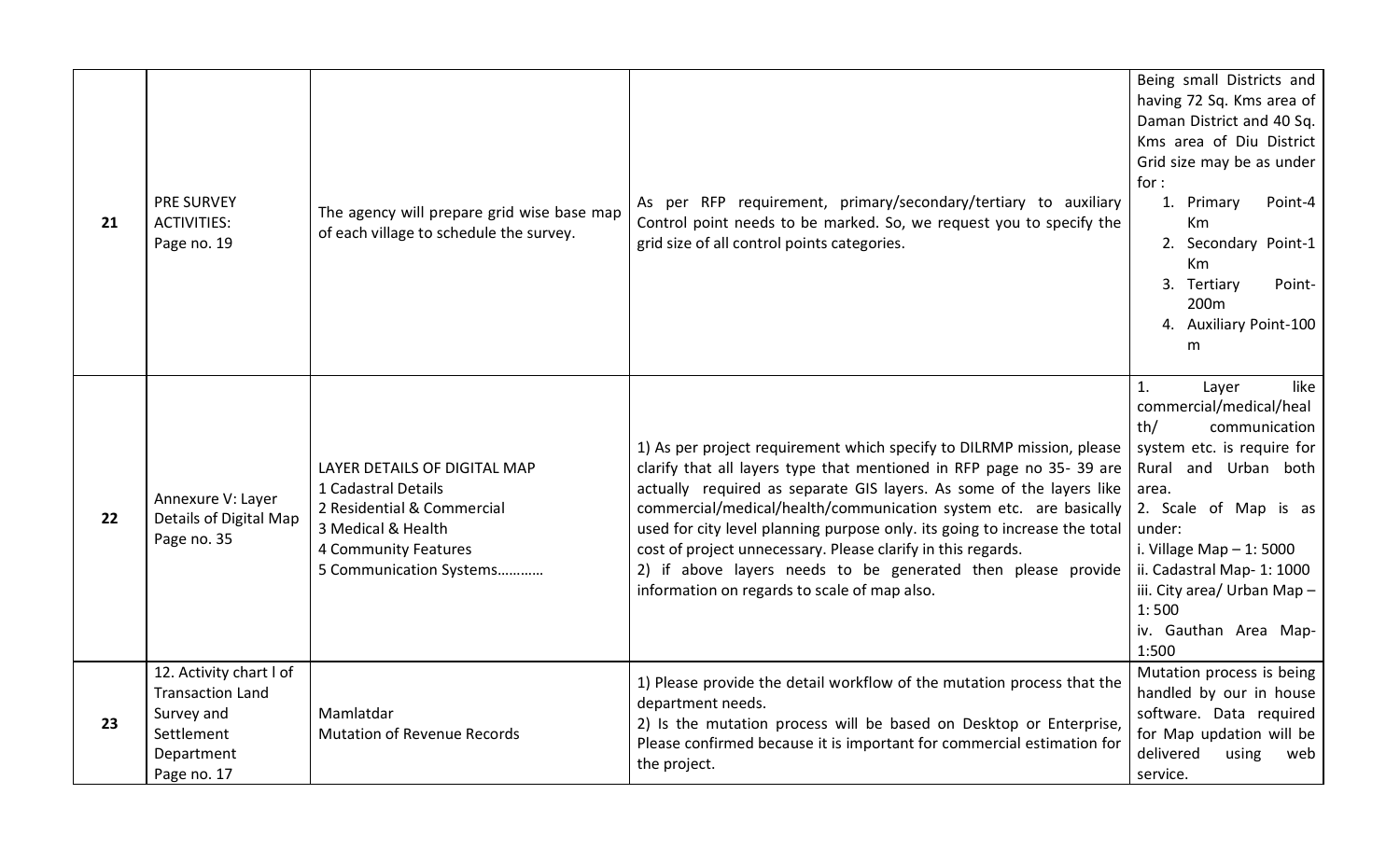# **SATRA SERVICES AND SOLUTIONS Pvt Ltd**

| Sr.<br>No. | <b>Bidding Document</b><br><b>References (Section</b><br>number/Page) | <b>Content of RFP requiring clarification</b>                                                                                                                                                                                                                                                                                                                                                      | <b>Points of Clarification required</b>                                                                                                                                                                                                                                             | <b>Clarification</b>                                                   |
|------------|-----------------------------------------------------------------------|----------------------------------------------------------------------------------------------------------------------------------------------------------------------------------------------------------------------------------------------------------------------------------------------------------------------------------------------------------------------------------------------------|-------------------------------------------------------------------------------------------------------------------------------------------------------------------------------------------------------------------------------------------------------------------------------------|------------------------------------------------------------------------|
| 24         | Payment Terms, Sr.No.<br>2(a), Page 49                                | <b>Establishment of Ground Control Network</b>                                                                                                                                                                                                                                                                                                                                                     | Establishment of ground control network is an important<br>independent milestone. Hence we request you to add a<br>payment milestone for Control points establishment.                                                                                                              | As per RFP Document                                                    |
| 25         | Payment Terms, Sr.No.<br>2(C), Page 50                                | Minimum gap between 2 successive<br>invoices will be 4 weeks                                                                                                                                                                                                                                                                                                                                       | Payment schedule is not in concurrence with implementation<br>schedule. Implementation schedule completes in 32 weeks<br>and payment schedule completes in 54 weeks. Kindly consider<br>milestones<br>revising<br>payment<br>in<br>accordance<br>with<br>implementation milestones. | As per RFP Document                                                    |
| 26         | Scope of work, Clause 9,<br>Page 15                                   | The resurvey is to be conducted in the<br>rural areas of the districts and will include<br>updation and verification of existing<br>survey data of City areas                                                                                                                                                                                                                                      | Please clarify whether resurvey is intended for urban/city<br>area in the scope of work.                                                                                                                                                                                            | Yes, Urban/city and Rural,<br>both the areas are in the scope of work. |
| 27         | Presurvey Activities,<br>Page 19                                      | The base map should prepare for the re-<br>survey purpose which shall be an integrated<br>map of existing parcels over-layer with high<br>resolution satellite imagery provided by<br>(NRSC).                                                                                                                                                                                                      | Please clarify<br>A) What resolution of Satellite image is expected<br>B) Who will procure the satellite image?                                                                                                                                                                     | The Department will procure satellite<br>image from NRSC.              |
| 28         | Pilot Implementation,<br>Clause 17, Page 24                           | bidder will be required to<br>Selected<br>implement a pilot project using network data<br>in one nominated Village, using appropriate<br>technology, within a period ofsix weeks from<br>issue of Letter of Intent - which will cover all<br>experience, changes, if any needed wouldbe for establishmentof control points first.<br>the project implementation<br>made<br>to<br>approach and plan | the activities of the resurvey and all required Please consider counting Pilot implementation timelines after<br>outputs/ deliverables. Based on the pilot completing establishment of Control points. This is necessary                                                            | As per RFP Document                                                    |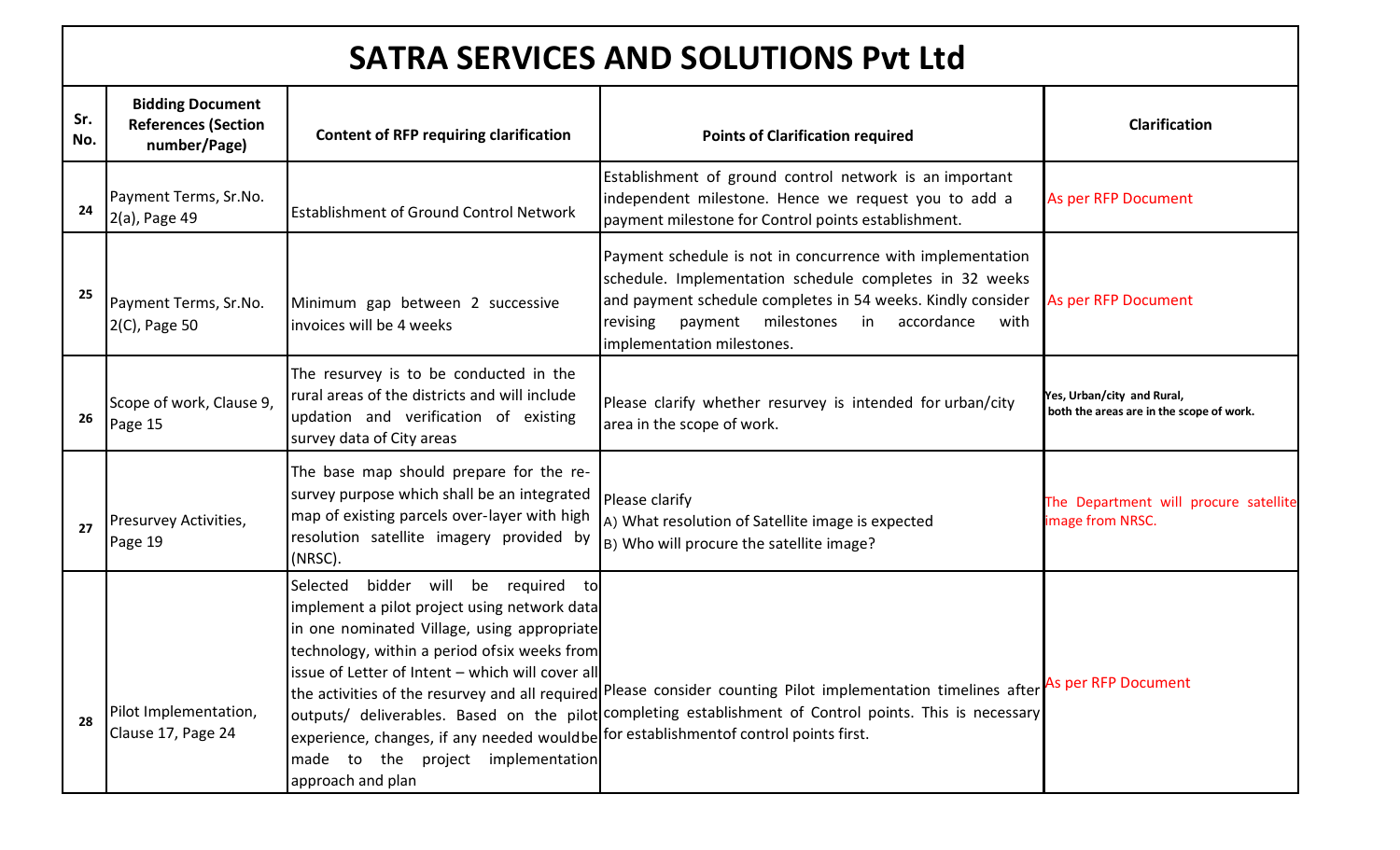| 29 | Annexure-1: Ground<br><b>Control Network and</b><br>Monumentation, Page<br>29and<br>Implementation<br>Schedule, Page 49 | data, GCN at 5 level                                                                                                                                                                                                      | Establishing 4 level Ground Control Network (GCN) including<br>There shall be Ground control Network at 4   monumentation in 2 weeks time as mentioned in<br>levels (in case of non availability of (SOI)   implementation schedule is impractical. Consider revising to<br>minimum of 4 weeks time for establishing 4 level GCN.                                                                                     | As per RFP Document                                                                                                                                                                                                                                         |
|----|-------------------------------------------------------------------------------------------------------------------------|---------------------------------------------------------------------------------------------------------------------------------------------------------------------------------------------------------------------------|-----------------------------------------------------------------------------------------------------------------------------------------------------------------------------------------------------------------------------------------------------------------------------------------------------------------------------------------------------------------------------------------------------------------------|-------------------------------------------------------------------------------------------------------------------------------------------------------------------------------------------------------------------------------------------------------------|
| 30 | Primary, Secondary and<br>Tertiary Control Points,<br>Pages 29, 30                                                      | Densification                                                                                                                                                                                                             | We understand that densification requirement isas follows:<br>Primary-One in 256 sqkm (16km x 16km) Secondary-One in<br>every 16 sqkm (4km x 4km) Tertiary- One in every 1 sqkm<br>(1km x 1km)<br>Please confirm.                                                                                                                                                                                                     | Being small Districts and having 72<br>Sq. Kms area of Daman District and<br>40 Sq. Kms area of Diu District Grid<br>size may be as under for:<br>1. Primary Point-4 Km<br>2. Secondary Point-1 Km<br>Tertiary Point-200m<br>3.<br>4. Auxiliary Point-100 m |
| 31 | Primary, Secondary and<br><b>Tertiary Control Points,</b><br>Pages 29, 31                                               | Observation time                                                                                                                                                                                                          | Please mention intended minimum observation time for<br>Primary, Secondary and Tertiary Controlpoints.                                                                                                                                                                                                                                                                                                                | Minimum Observation Time for:<br>1. Primary Control Point-72 hrs<br>2. Secondary Control Points- 3<br>hrs<br>3. Tertiary Control Points - 45<br>mnt to 1 hr                                                                                                 |
| 32 | Bid security/Earnest<br>money deposit, Page 42                                                                          | The bidders shall submit, along with their<br>Bids, a Bid Security of Rs. 5.00 Lacs (Rupees<br>nationalized/ scheduled commercial bank in<br>favour of "The Enquiry Officer, City Survey,<br>Nagar Haveli and Daman & Diu | Five Lakh only) in the form of a Demand In view of Government of India orders regarding Bid security<br>payment exemption for MSME companies, especially in the As per RFP Document<br>context of recent pandemic conditions, request to allow<br>Daman" payable at Daman UT of Dadra and exemptionfor paying EMD for MSME registered companies.                                                                      |                                                                                                                                                                                                                                                             |
| 33 | bids, Page 47                                                                                                           | awarded 100% score(L1)                                                                                                                                                                                                    | Please specify the method of finalizing the contract<br>under this tender process.<br>A) Is it L1 bid will be awarded 100% score OR L1 bidder will be<br>awarded contract?<br>Evaluation of commercial The bidder with lowest Total Cost (TC) will be B) As the intended work requires experience and technical<br>knowhow, please consider QCBS method for finalising the<br>contract rather than Least cost method. | As specified in RFP document                                                                                                                                                                                                                                |